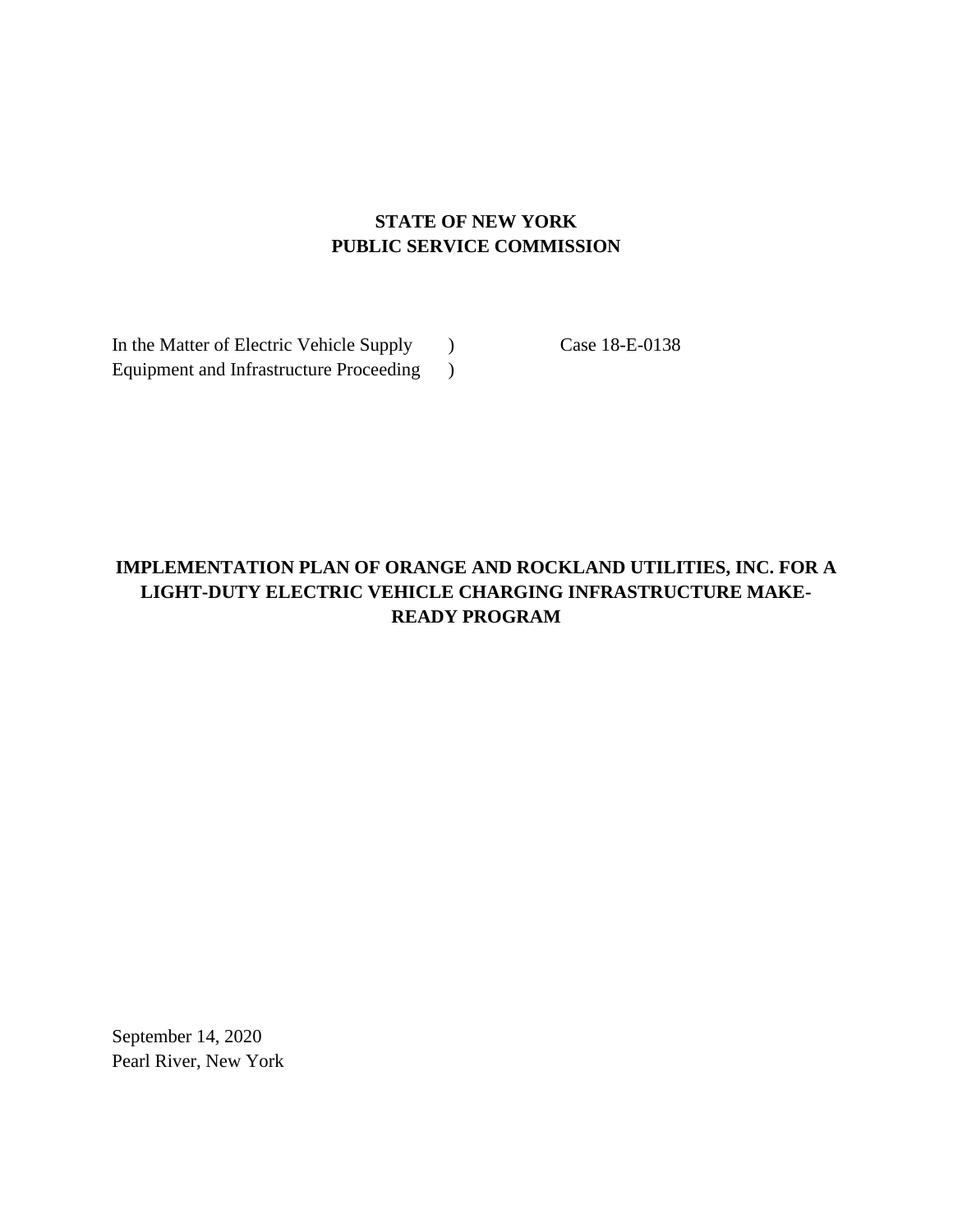# **Contents**

| I.   |                 |  |  |  |  |
|------|-----------------|--|--|--|--|
| II.  |                 |  |  |  |  |
|      | A <sub>1</sub>  |  |  |  |  |
|      | <b>B.</b>       |  |  |  |  |
|      | $\mathcal{C}$ . |  |  |  |  |
|      | D.              |  |  |  |  |
|      | Ε.              |  |  |  |  |
|      | F.              |  |  |  |  |
| III. |                 |  |  |  |  |
|      | A.              |  |  |  |  |
|      | <b>B.</b>       |  |  |  |  |
|      | $C_{\cdot}$     |  |  |  |  |
|      | D.              |  |  |  |  |
|      | Ε.              |  |  |  |  |
| IV.  |                 |  |  |  |  |
|      | A.              |  |  |  |  |
|      | <b>B.</b>       |  |  |  |  |
|      | i.              |  |  |  |  |
|      | ii.             |  |  |  |  |
|      | iii.            |  |  |  |  |
|      | C.              |  |  |  |  |
| V.   |                 |  |  |  |  |
| VI.  |                 |  |  |  |  |
| VII. |                 |  |  |  |  |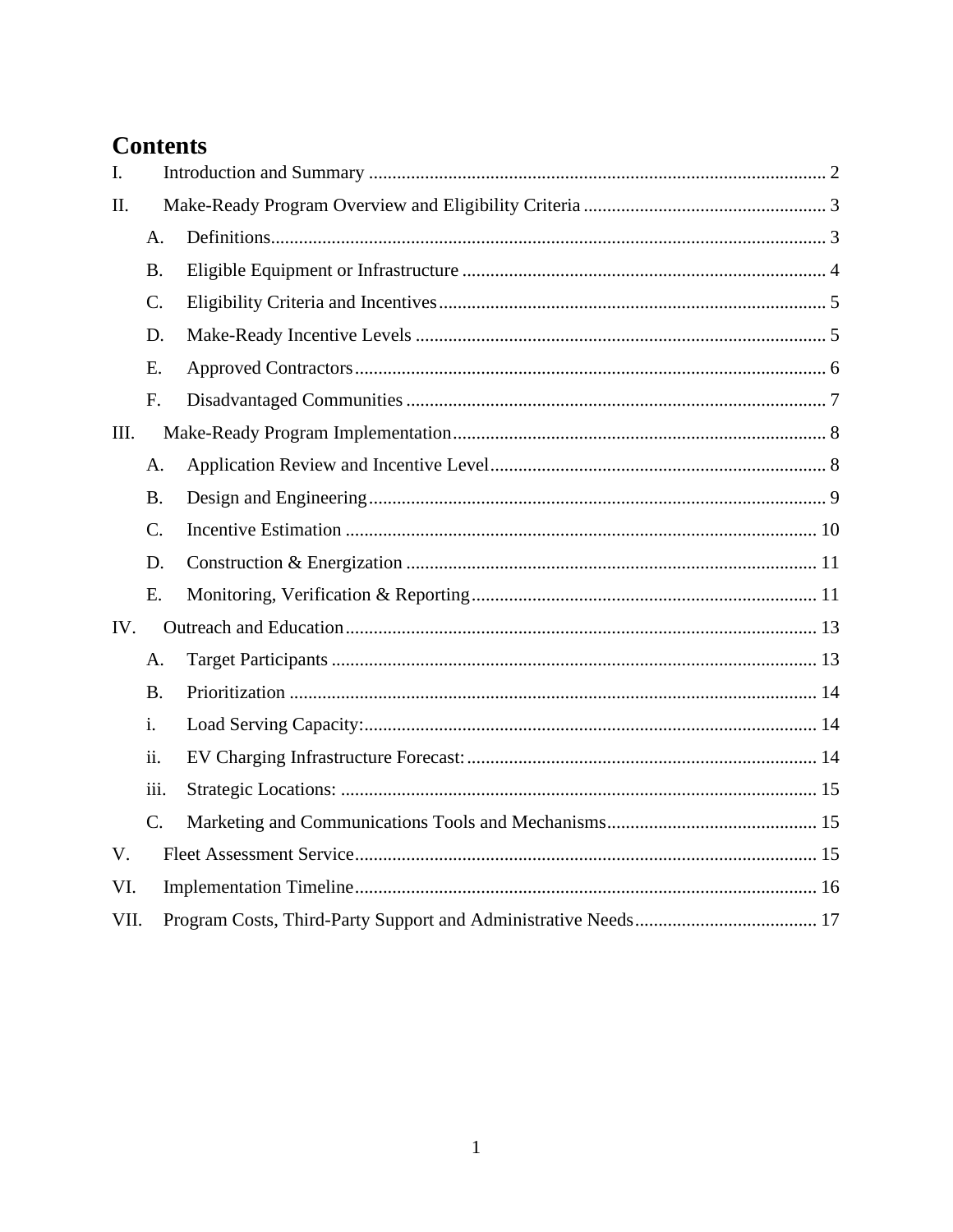#### <span id="page-2-0"></span>**I. Introduction and Summary**

On July 16, 2020, the New York State Public Service Commission (the "Commission") issued the *Order Establishing Electric Vehicle Infrastructure Make-Ready Program and Other*  Programs ("Make-Ready Order" or "Order").<sup>1</sup> Orange and Rockland Utilities, Inc. ("O&R" or "Company") submits this Implementation Plan in accordance with the Make-Ready Order. The Order authorizes a budget of \$23.7 million to facilitate the make-ready of 2,845 Level 2 ("L2") and 71 Direct Current Fast Charger ("DCFC") charging plugs in O&R's service territory through 2025.<sup>2</sup>

The Company is committed to facilitating clean transportation in its service area as part of its Clean Energy Commitment<sup>3</sup> and looks forward to expanding the availability of charging infrastructure to EV drivers within O&R's service territory. The electrification of transportation is a key tenant of the State's clean energy goals, including the Climate Leadership and Community Protection Act's ("CLCPA") target to reduce greenhouse gas emissions by 85 percent of 1990 levels by 2050.<sup>4</sup> Making more charging infrastructure available to drivers supports this goal by reducing range anxiety and removing barriers to EV adoption.

This filing details O&R's initial company-specific plans, processes and procedures to implement the Make-Ready Program within its service territory including plans, eligibility criteria, incentive levels, outreach and education and anticipated program costs. In addition, details of the Company's implementation of a Fleet Assessment Service for light-, medium- and heavy-duty fleets is included.

This implementation plan is structured into discrete sections:

- Section II presents a program overview and general eligibility criteria.
- Section III addresses the implementation of O&R's Make-Ready Program.
- Section IV describes the Company's planned outreach and education activities.
- Section V reviews the fleet assessment service.
- Section VI provides implementation timelines.

<sup>1</sup> Case 18-E-0138, *Proceeding on Motion of the Commission Regarding Electric Vehicle Supply Equipment and Infrastructure* (EVSE&I Proceeding), Order Establishing Electric Vehicle Infrastructure Make-Ready Program and Other Programs (Make-Ready Order) (issued July 16, 2020).

 $<sup>2</sup>$  In addition, the Order authorized additional activities to spur the growth of electric vehicles including the</sup> development of a medium- and heavy-duty EV pilot and a managed charging and vehicle-to-grid ("V2G") proposal which will be detailed in future filings.

<sup>3</sup> O&R's Clean Energy Commitment is available at [https://www.oru.com/en/our-energy-future/our-energy](https://www.oru.com/en/our-energy-future/our-energy-vision/our-energy-future-commitment)[vision/our-energy-future-commitment](https://www.oru.com/en/our-energy-future/our-energy-vision/our-energy-future-commitment)

<sup>4</sup> Chapter 106 of the Laws of 2019. CLCPA is available at<https://legislation.nysenate.gov/pdf/bills/2019/S6599>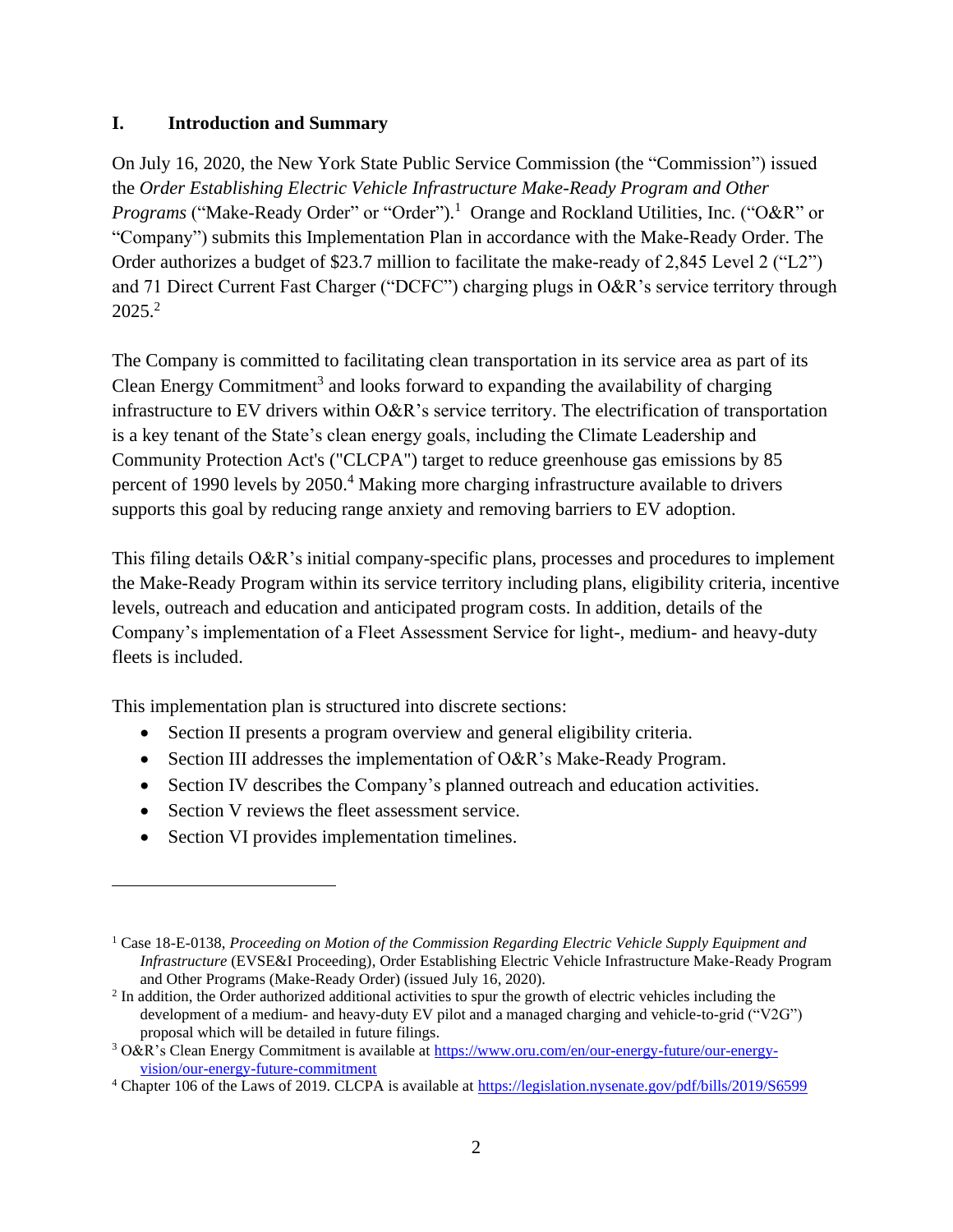• Section VII describes anticipated program costs, third-party support and administrative needs.

While this implementation plan provides details regarding O&R's Make-Ready Program, additional detail for program participants and interested parties is available through the Company's outreach and education efforts as well as through updated information on the Company's Make-Ready Program website<sup>5</sup> during the course of program implementation.

# <span id="page-3-0"></span>**II. Make-Ready Program Overview and Eligibility Criteria**

The objective of the Make-Ready Program is to "support the development of electric infrastructure and equipment necessary to accommodate an increased deployment of EVs within New York State by reducing the upfront costs of building charging stations for light-duty EVs." This program will offset certain infrastructure costs associated with preparing a site for EV charger installation for light-duty EVs in O&R's service territory by providing an incentive to qualifying projects.

## <span id="page-3-1"></span>**A. Definitions**

The following definitions are applicable to the Make-Ready Program:

- Approved Contractor A contractor who has met the Joint Utilities<sup> $56$ </sup> approval criteria, described further in Section II. E.
- Disadvantaged Community Under the CLCPA, Disadvantaged Communities are communities that bear the burdens of negative public health effects, environmental pollution, impacts of climate change, and possess certain socioeconomic criteria, or comprise high concentrations of low- and moderate-income households.

In the short term, O&R will use the definition for Disadvantaged Communities as defined by the Order. The Joint Utilities will publish an updated definition and corresponding maps after a statewide definition is developed, in early October 2020.

<sup>5</sup> [https://www.oru.com/en/our-energy-future/technology-innovation/about-electric-vehicles/electric-vehicle-make](https://www.oru.com/en/our-energy-future/technology-innovation/about-electric-vehicles/electric-vehicle-make-ready-program)[ready-program](https://www.oru.com/en/our-energy-future/technology-innovation/about-electric-vehicles/electric-vehicle-make-ready-program)

<sup>6</sup> The Joint Utilities are Central Hudson Gas & Electric Corporation, Con Edison, New York State Electric & Gas Corporation, Niagara Mohawk Power Corporation d/b/a National Grid, Orange and Rockland Utilities, Inc., and Rochester Gas and Electric Corporation.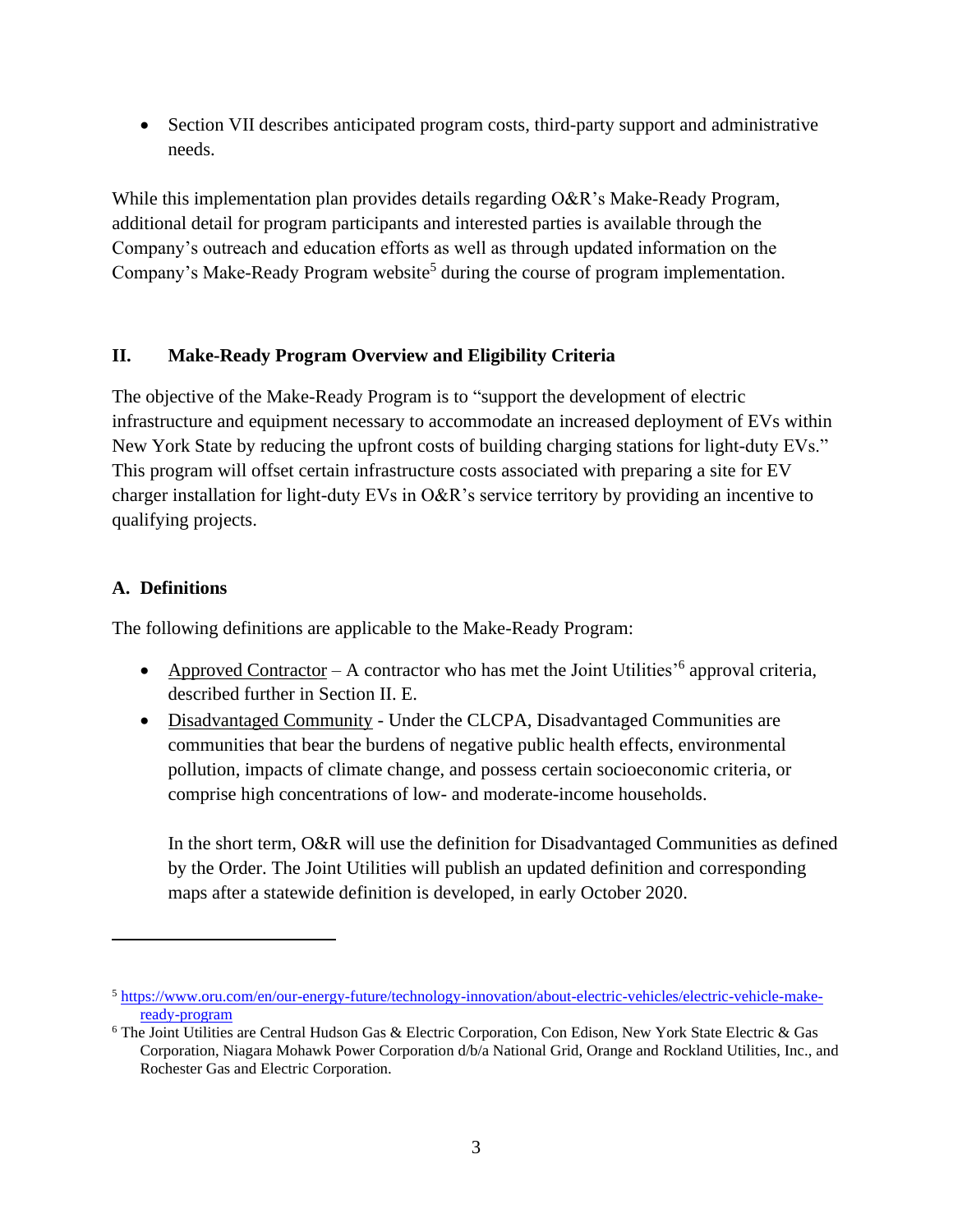- Multi-unit Dwelling A multi-unit residential building with five or more dwelling units.
- Participant An entity that applies for and receives incentives through the Make-Ready Program. This includes:
	- Developer An entity for designing, constructing and commissioning an EV charger site. This entity may also be responsible for owning, managing and operating the chargers.
	- Equipment owner The entity that purchases and owns the EV charging equipment once it is installed.
	- Site Host The owner of the site on which the EV charging equipment is installed. The site host may or may not be the equipment owner.
	- Customer An entity taking service from O&R.

#### <span id="page-4-0"></span>**B. Eligible Equipment or Infrastructure**

There are two categories of make-ready infrastructure eligible for incentives under the Make-Ready Program:

- 1. **Utility-side Make-Ready Infrastructure:** Utility electric infrastructure needed to connect and serve a new EV charger. This may include traditional distribution infrastructure that will be owned by O&R, such as step-down transformers, overhead service lines, and utility meters.
- 2. **Customer-side Make-Ready Infrastructure**: EV equipment or infrastructure necessary to make a site ready to support an EV charger that is owned by the charging station developer, equipment owner, or site host. This electric infrastructure may include conductors, trenching, and panels needed for the EV charging station.

All Customer-side make-ready infrastructure must be installed by Approved Contractors in order to be eligible for incentives under this Make-Ready Program. Additional infrastructure may be eligible for incentive as part of future-proofing (see Section III. B. for details).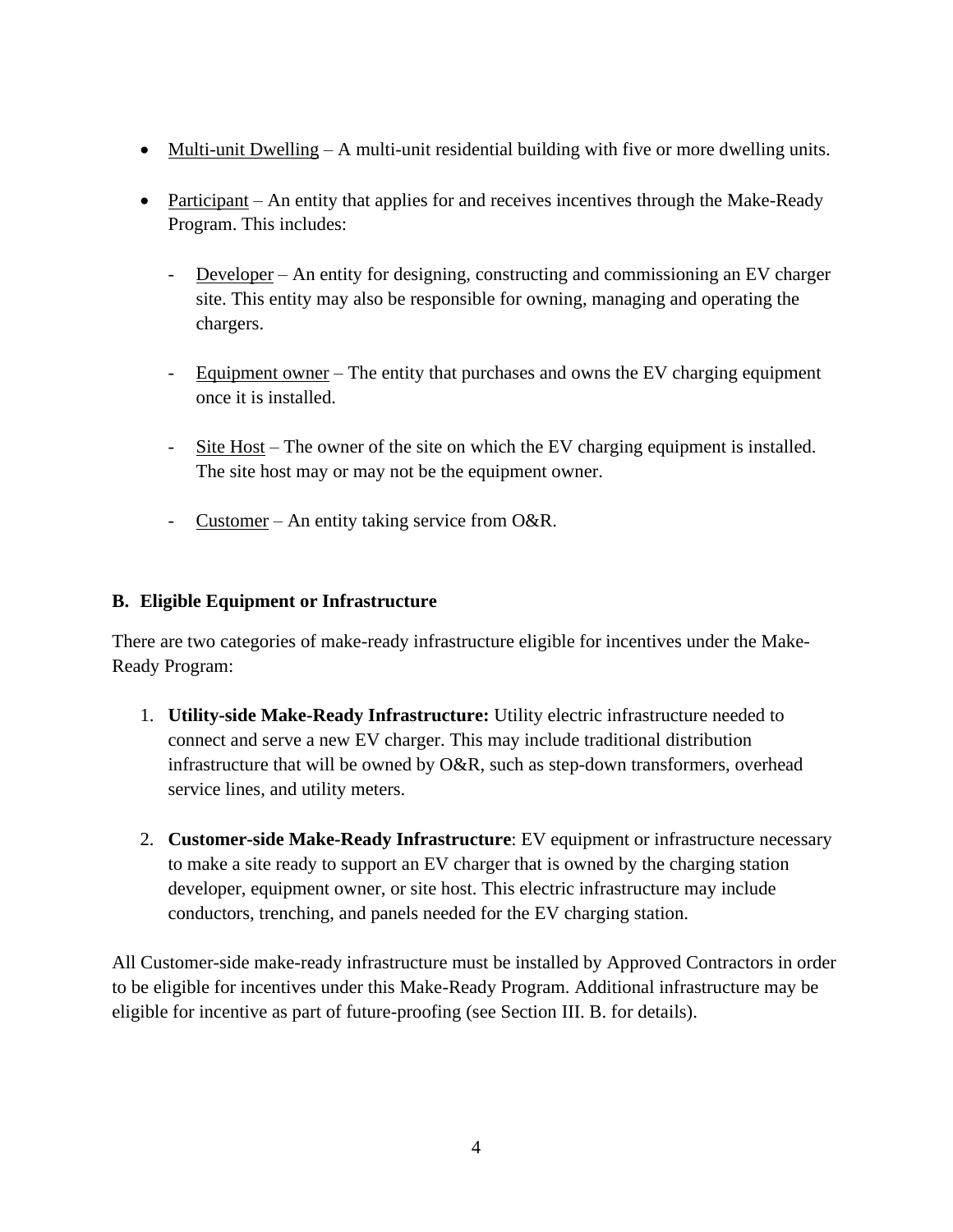## <span id="page-5-0"></span>**C. Eligibility Criteria and Incentives**

A project must satisfy the following criteria in order to receive an incentive through the Make-Ready Program:

- 1. **Approved Application:** Prospective participants must submit an application on the O&R website<sup>7</sup> detailing the proposed EV charging project. O&R will review, evaluate, and as appropriate, approve applications.
- 2. **Station Maturity:** Construction of the EV charging station must have commenced after July 16, 2020.
- 3. **Locational Capacity:** EV charging stations must follow capacity guidelines which include:
	- a. Charging stations must have a minimum of two plugs. The number of two-plug stations that can receive incentive through the Make-Ready Program is limited to no more than 50 percent of the target number of plugs within the O&R service territory.
	- b. DCFC stations with more than ten plugs and/or demand in excess of 2MW will only be allowed to participate in the Make-Ready Program if development of the site does not cause O&R to incur new business costs greater than the cost that would be incurred to develop a site with a maximum demand of 2MW.
	- c. The number of plugs at locations in excess of ten plugs cannot exceed 50 percent of O&R's target number of plugs established in the EV Make-Ready Order.

# <span id="page-5-1"></span>**D. Make-Ready Incentive Levels**

O&R will provide make-ready incentives to Participants following the criteria and levels described in Table 1. No single Participant shall receive incentives equal to or greater than 50 percent of the Company's total make-ready incentive budget.

<sup>7</sup> [https://www.oru.com/en/our-energy-future/technology-innovation/about-electric-vehicles/electric-vehicle-make](https://www.oru.com/en/our-energy-future/technology-innovation/about-electric-vehicles/electric-vehicle-make-ready-program)[ready-program](https://www.oru.com/en/our-energy-future/technology-innovation/about-electric-vehicles/electric-vehicle-make-ready-program)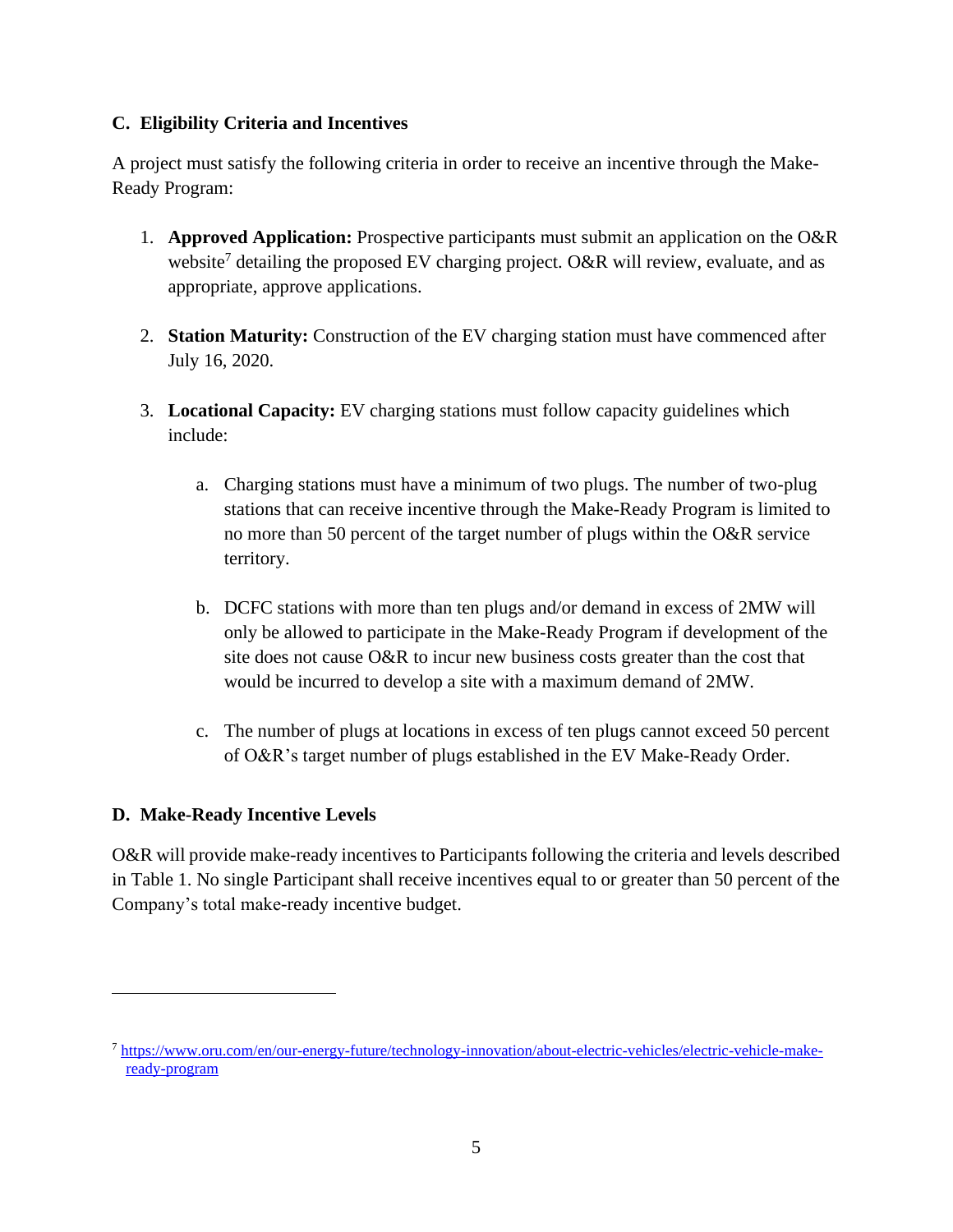**Table 1.** O&R Make-Ready Eligibility Criteria

|                              |             | Up to 50%                            | Up to 90%              | Up to 100%           |
|------------------------------|-------------|--------------------------------------|------------------------|----------------------|
|                              |             | Non-publicly                         | Publicly accessibly    |                      |
|                              |             | accessible sites,                    | sites, including       |                      |
| Accessibility                |             | including workplace                  | municipal paid         |                      |
|                              |             | and privately-owned                  | parking                |                      |
|                              |             | pay-to-park lots                     |                        |                      |
|                              | Level 2     | Sites utilizing<br>proprietary plugs | Sites utilizing non-   |                      |
|                              |             |                                      | proprietary, such as   |                      |
|                              |             |                                      | SAE J1772 plugs        |                      |
|                              |             |                                      | Sites utilizing non-   |                      |
|                              | <b>DCFC</b> |                                      | proprietary plugs, or, |                      |
|                              |             | Sites utilizing<br>proprietary plugs | at sites where a       |                      |
| Plug Type                    |             |                                      | proprietary plug type  |                      |
|                              |             |                                      | is collocated at a     |                      |
|                              |             |                                      | station with an equal  |                      |
|                              |             |                                      | number of non-         |                      |
|                              |             |                                      | proprietary plug       |                      |
|                              |             |                                      | types of equal or      |                      |
|                              |             |                                      | greater charging       |                      |
|                              |             |                                      | capacity               |                      |
| Disadvantaged<br>Communities |             |                                      |                        | Sites located within |
|                              |             |                                      |                        | or near a            |
|                              |             |                                      |                        | Disadvantaged        |
|                              |             |                                      |                        | Community (see       |
|                              |             |                                      |                        | additional           |
|                              |             |                                      |                        | information below)   |

# <span id="page-6-0"></span>**E. Approved Contractors**

As specified in the Make-Ready Order, to be eligible for the program, Participants are required to use Joint Utilities-approved contractors. Contractors self-certifying to meeting certain criteria will be noted as approved by the JU for use in the Make-Ready Program, which will be posted to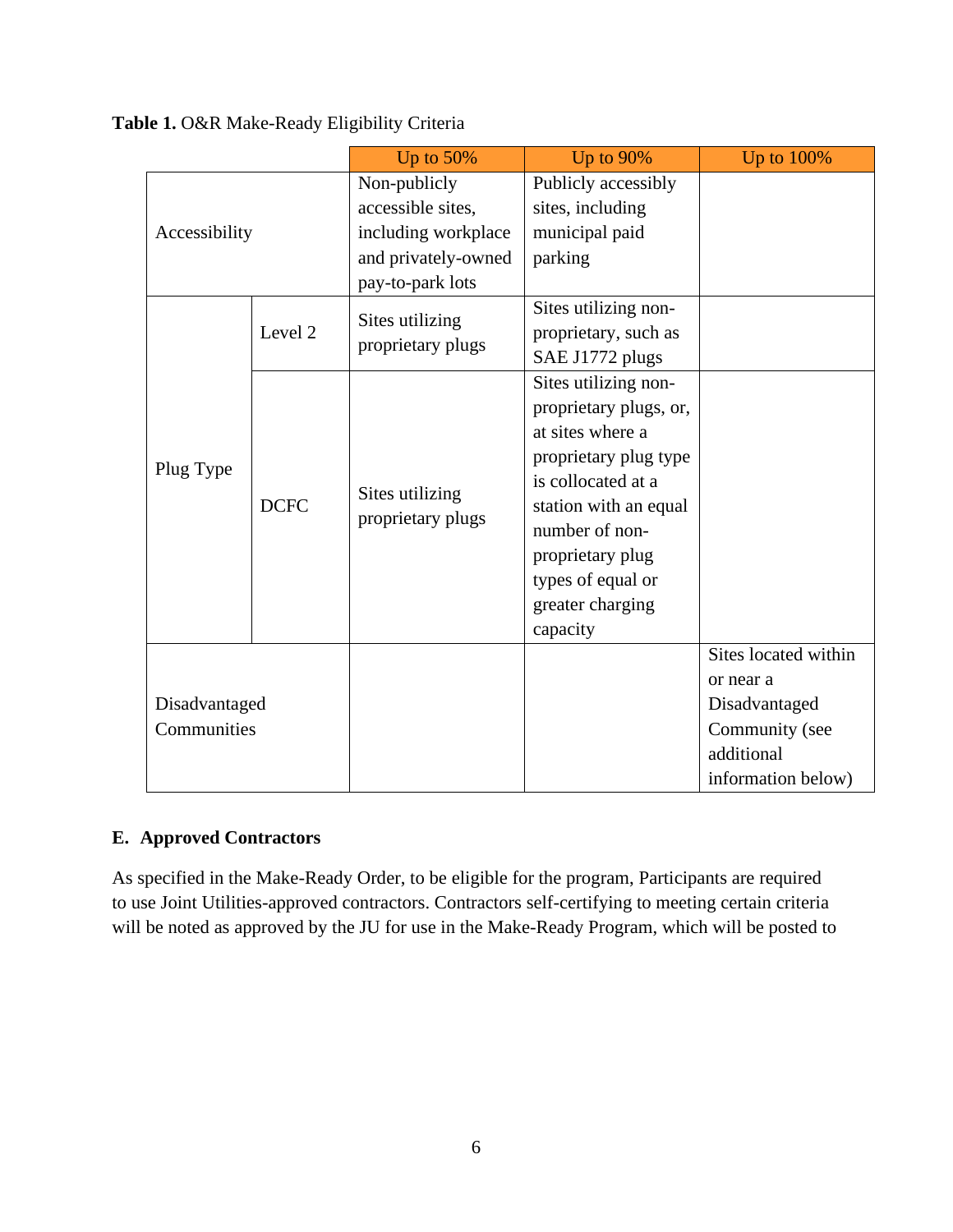the JU website<sup>8</sup> which will be linked from the O&R landing page. Participants may choose from among the approved contractors for inclusion in their program application.

## Contractor Approval Process

Contractors wishing to be approved for participation in the program must provide selfcertification that they:

- are registered to do business in the State of New York,
- indicate the area(s) in the State where they plan to do make-ready work, and
- have all the appropriate licenses and certifications needed to do work in those area(s).

A common New York State application for use by contractors to become approved for the Make-Ready Program will be available on the JU website.

The JU, in consultation with New York Department of Public Service ("DPS") Staff, can suspend or remove a contractor from the posted list of Approved Contractors if the JU or Staff becomes aware of non-compliance with any of the criteria or if there are performance or other concerns raised. Contractors falling out of standing can be reinstated upon demonstration of renewed criteria compliance or successfully completing the reinstatement process.

# <span id="page-7-0"></span>**F. Disadvantaged Communities**

For EV charging sites located within one mile of Disadvantaged Communities, incentives of up to 100 percent of make-ready infrastructure costs may be available. O&R will provide this 100 percent incentive until such Make-Ready Program expenditures reach 20 percent of its authorized incentive budget, after which the Company will continue to support development within Disadvantaged Communities at the standard applicable 90 or 50 percent incentive levels. Sites eligible for the 100 percent incentive include:

- 1. Publicly accessible DCFC sites utilizing non-proprietary plugs, located within one mile of Disadvantaged Communities.
- 2. Level 2 sites located in multi-unit dwellings within one mile of Disadvantaged Communities.

<sup>8</sup> <https://jointutilitiesofny.org/utility-specific-pages/electric-vehicles/>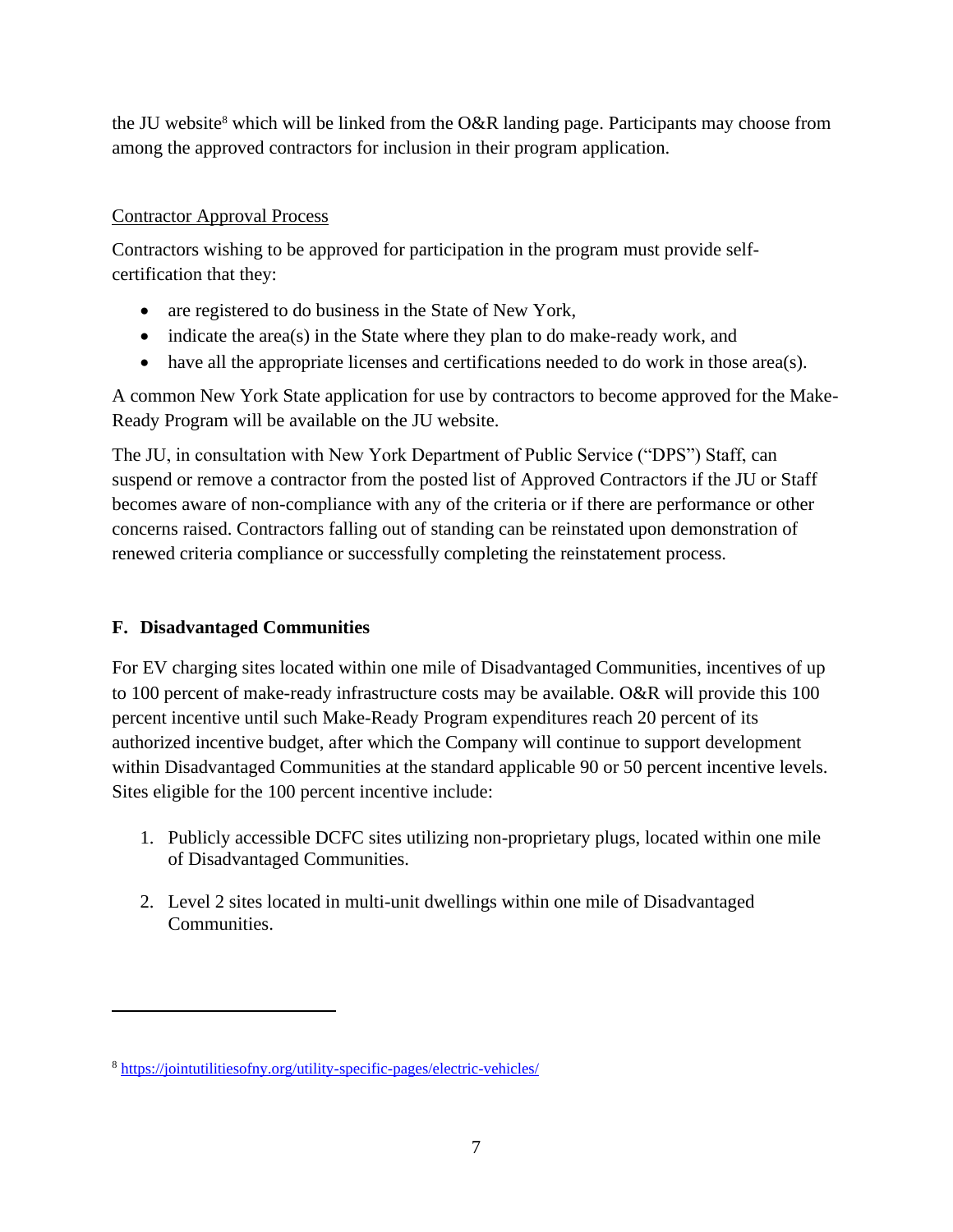#### <span id="page-8-0"></span>**III. Make-Ready Program Implementation**

In order to quickly stand up and implement the Make-Ready Program, O&R will leverage existing business processes and systems to the degree possible. However, in some cases, the processes and tools needed do not currently exist and will need to be developed in order to administer and manage the Make-Ready Program. Generally, these processes fall into five project phases: 1) Application & Eligibility Determination, 2) Design & Engineering, 3) Incentive Estimation, 4) Construction & Energization, and 5) Monitoring, Verification & Reporting.

| <b>Application &amp;</b><br><b>Eligibility</b><br><b>Determination</b>                                                                                                                                     | Design &<br><b>Engineering</b>                                                                                                                                                                                                              | <b>Incentive Estimation</b>                                                                                                                                                                                                      | <b>Construction &amp;</b><br><b>Energization</b>                                                                                                                                                   | <b>Monitoring,</b><br><b>Verification, &amp;</b><br><b>Reporting</b>                                                                                                                                                                                                |  |
|------------------------------------------------------------------------------------------------------------------------------------------------------------------------------------------------------------|---------------------------------------------------------------------------------------------------------------------------------------------------------------------------------------------------------------------------------------------|----------------------------------------------------------------------------------------------------------------------------------------------------------------------------------------------------------------------------------|----------------------------------------------------------------------------------------------------------------------------------------------------------------------------------------------------|---------------------------------------------------------------------------------------------------------------------------------------------------------------------------------------------------------------------------------------------------------------------|--|
| Participant<br>completes and<br>submits application<br>via the online portal<br><b>O&amp;R</b> receives<br>٠<br>application and<br>certifies eligibility<br>Initial program level<br>eligibility agreed to | O&R performs initial<br>engineering review<br>to determine utility-<br>sided make-ready<br>work/costs<br>Participant performs<br>٠<br>customer-side<br>design and provides<br>estimated costs<br>Future-proofing<br>٠<br>estimate developed | O&R calculates<br>٠<br>estimated incentive<br>based on customer<br>and utility-sided<br>costs and project<br>incentive level<br>Estimate provided to<br>٠<br>participant<br>Participant makes<br>٠<br>final go/no-go<br>decision | O&R and contractor<br>٠<br>develop project<br>schedule<br>Complete utility and<br>$\bullet$<br>customer-sided<br>construction<br>O&R verify, test and<br>$\bullet$<br>energize charging<br>station | Participant provides<br>٠<br>invoice<br><b>O&amp;R</b> verifies<br>٠<br>operating<br>requirements<br>Payment processing<br>۰<br>Ongoing monitoring<br>٠<br>and verification<br>Quarterly and annual<br>٠<br>reporting via O&R<br>and third-party data<br>aggregator |  |

#### **Figure 1.** O&R Make-Ready Program

#### <span id="page-8-1"></span>**A. Application Review and Incentive Level**

Entities wishing to participate in the Make-Ready Program will be required to apply for the program via the Company's online application portal. Information regarding the portal, the application process, program eligibility and incentives, and other program information may be found on O&R's Make-Ready Program landing page, as it becomes available. To apply for the program, Participants will be required to submit the following information via the online portal:

- The Participant's name, and contact information;
- A description of the project, including the number of plugs, charging output and plug type of each, location (and if located in an environmental justice community), whether demand management software or hardware will be used, whether the EVSE will be bi-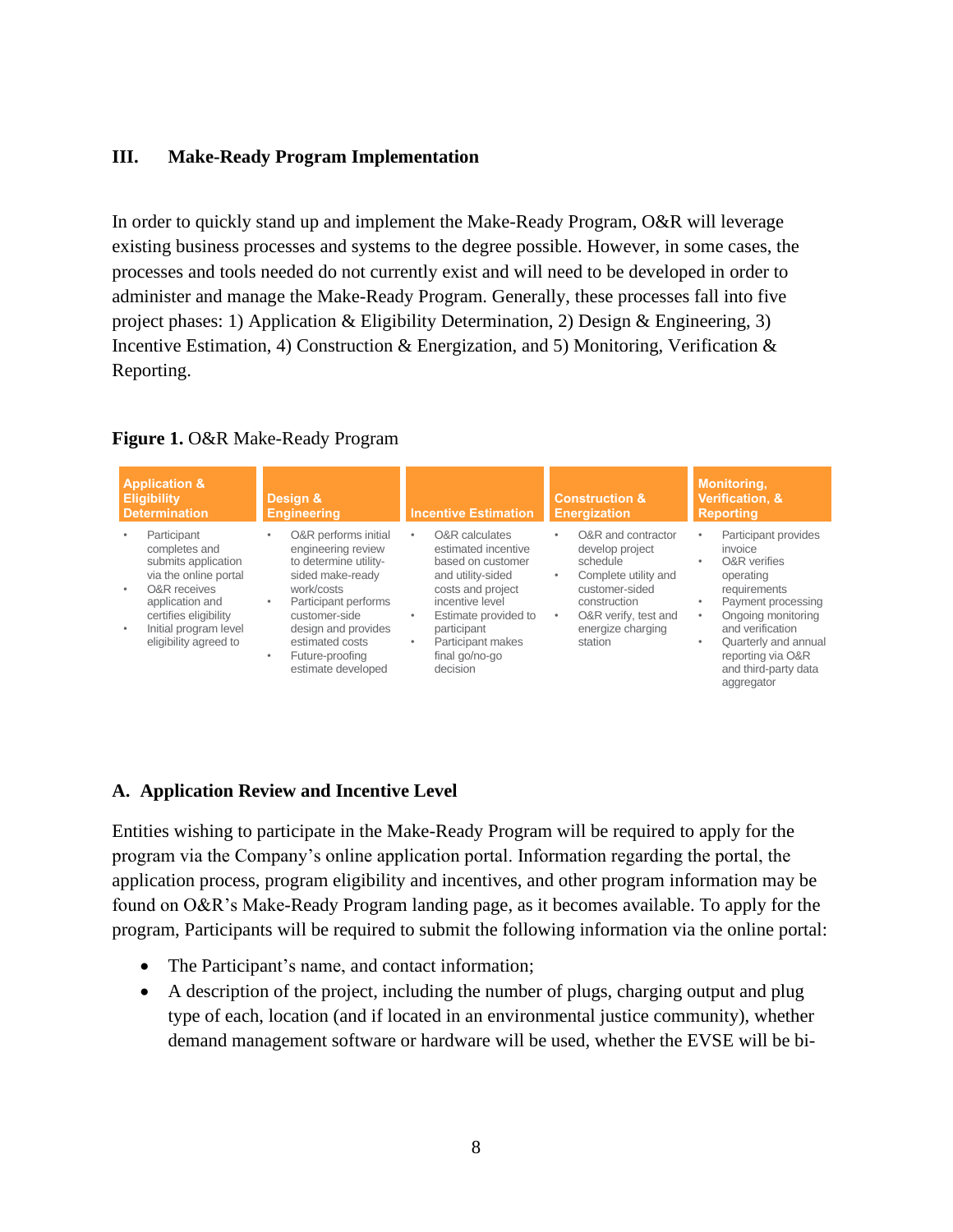directional (at present or in the future) or exclusively load, and any co-located distributed generation or energy storage;

- Site plan, proof of site control, one-line diagram and anticipated project load;
- Future-proofing needs and site expansion plans (see below);
- Whether the Participant intends to pursue the DCFC Per-Plug Incentive Program in addition to the Make-Ready Program and capture all necessary program information; and
- Name of Approved Contractor for Customer-side work (see Section 1.D. above).

Once an application is received, O&R will assign a project identification number and confirm the required information is provided. O&R will review the application to determine program eligibility, including requesting and receiving from the Participant, as required, additional information or answers to any questions. Once O&R completes the initial review, the Company will engage with the Participant to align expectations. If the eligibility criteria are met, O&R will notify the Participant of the appropriate incentive level which will be applied to the project and update the status in the application portal accordingly.

In the event that an application is incomplete, or an application is determined ineligible, the Company will explain the deficiency or deficiencies to the Participant and allow the Participant to resubmit.

O&R anticipates that the online application portal may initially provide basic functionality. However, in order to support the scaling of the Make-Ready Program and to facilitate the automation of application processing, the Company intends to develop a more robust application platform that will integrate the application process with existing back-end processes and systems. The implementation of an integrated system will be dependent on technical requirements developed during the initial project phase.

#### <span id="page-9-0"></span>**B. Design and Engineering**

Once the application has been received, O&R will perform an initial analysis leveraging its existing business processes for new service interconnections. The Company's New Business team will schedule and conduct a site review for internal stakeholders and the Participant to discussion the Point of Interconnection ("POI"). Once the POI is finalized, the New Business team will document the POI and a design job will be created in the Company's Work Management System ("WMS") and transmitted to the Design Engineering organization.

Design Engineering will analyze the application to determine whether service upgrades will be necessary to support the station. If service upgrades will be required, a cost estimate will be developed and provided to the Participant for review. If the Participant has chosen to futureproof the project, Design Engineering will provide a cost estimate for the future-proofing work in addition to the baseline cost.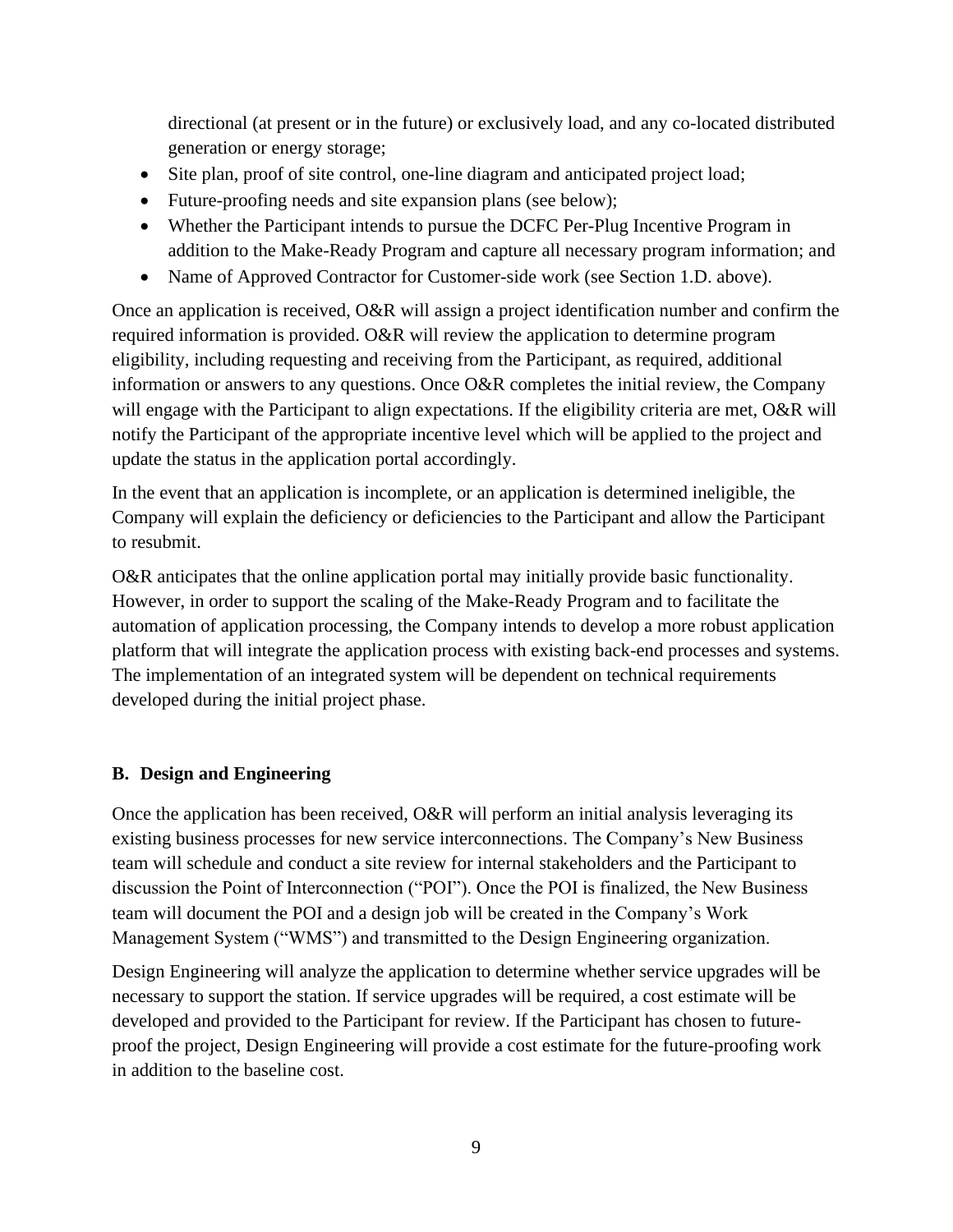During this time, the Participant will work with the Approved Contractor to develop an estimate of customer-sided project costs. The estimate for the customer-sided costs will be provided to the New Business team when ready. If the total estimated costs of the project exceed the average per-plug installed cost across the Company's service territory, the Company will work with the Participant to evaluate alternative project designs that may reduce estimated project costs. If unable to reduce project costs below 10% of the average per-plug installed cost, O&R may approve the project at a lower incentive level or decline the project.

#### Future-proofing

In accordance with the Make-Ready Order, O&R will offer participants the opportunity to future-proof sites in order to accommodate future growth at a site at minimal incremental cost. Participants will be required to determine whether they wish to request future-proofing of their site during the application process. Participants will not be allowed to request future-proofing after an application has been accepted. Participants that request future-proofing work must specify their plans for future expansion of the site, including additional plugs, additional power needs, additional parking spots on-site, additional land, and any other relevant information that may be used to make a determination of the feasibility and cost of future-proofing the site.

As part of the Design and Construction stage discussed above, the Company will work with the Participant to determine the feasibility of the future-proofing plans from a grid and site perspective. During the review, O&R will determine whether the site can accommodate additional Make-Ready infrastructure. The evaluation of the proposed future-proofing work may include various factors such as:

- **Plans for expansion**: Is future-proofing needed based on the Developer's plans to install additional plugs or upgrades to a higher kW unit in the future?
- **Expansion feasibility**: Can the site accommodate the identified additional make-ready infrastructure and, if relevant, additional parking spots or higher kW charging equipment?

For each site, future-proofing costs covered by the Program will be limited to no more than 10 percent of the project's make-ready costs. For costs not covered by the O&R incentive, the Participant will be required to pay the excess costs. In this instance, the Company will only conduct any utility-side future-proofing work after securing funding from the Participant.

#### <span id="page-10-0"></span>**C. Incentive Estimation**

Once a project's design engineering and cost estimates are complete and accepted by all parties, O&R will calculate the estimated incentive taking into account estimated customer and utility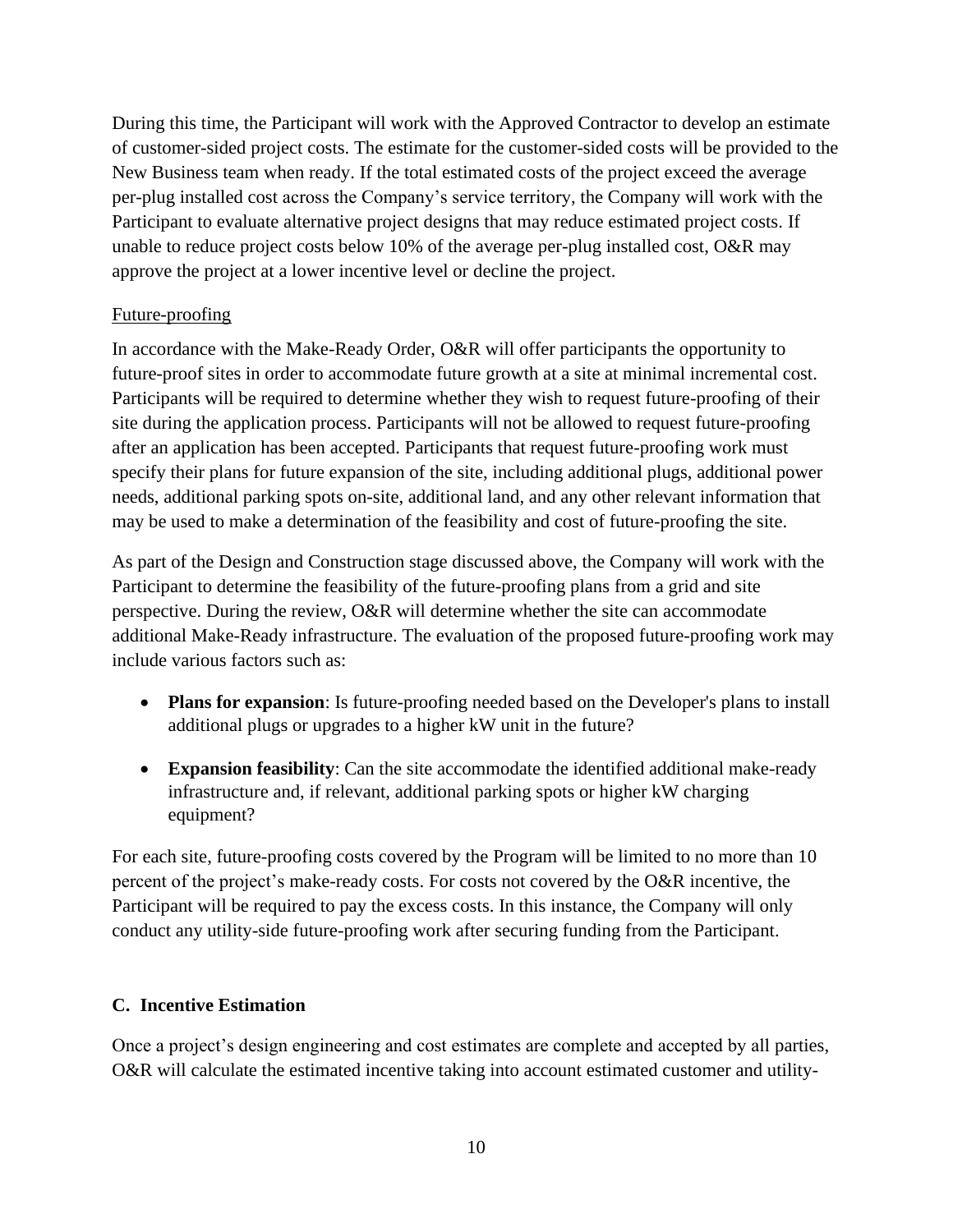sided costs and the project's incentive level based on its location, plug-type and accessibility. The future-proofing estimate will be included in the overall incentive estimate calculation up to the limits described above. The estimated incentive will be provided to the Participant who will be required to make a final "go / no-go" decision whether to proceed with the project. If the Participant elects to proceed with the project, the Participant will be required to sign a Program Agreement, agreeing to the site design, service connection layout, incentive offering, and other terms before the Approved Contractor is released to begin construction.

## <span id="page-11-0"></span>**D. Construction & Energization**

Once the Program Agreement is signed, the Participant and O&R will coordinate the development of a construction schedule that accommodates both customer-sided and utility-sided work. Once customer-sided work is complete, the Participant will notify O&R. O&R will commission the system.

Following commissioning, the Participant shall provide all invoices itemizing costs incurred by the Approved Contractor as part of the customer-sided construction. O&R will validate the invoices. Program Participants and Approved Contractors are responsible for keeping customersided costs within budget. O&R will not be responsible for costs in excess of agreed budgets. Once costs are validated, vendors will be paid directly via check. The Participant shall be responsible for all costs that exceed those estimated by the Participant's contractor.

#### <span id="page-11-1"></span>**E. Monitoring, Verification & Reporting**

The Make-Ready Order requires each project to meet minimum operating requirements and to be monitored and reported on to inform the PSC on the effectiveness of the program. The following operational and reporting requirements are required of program participants.

#### Operating Requirements

Participants in O&R's Make-Ready Program will be required to adhere to operational requirements as specified in the Make-Ready Order. Operational requirements include:

- DCFC plugs must be operational 95 percent of the time annually;
- DCFC charging stations must be operational 99 percent of the time annually, with a minimum of half of the plugs considered to be "up" at all times;
- All charging stations in the EV Program must operate for a minimum of five years; and
- Ownership of EV charging stations may change, or stations may be upgraded during the five-year term, as long as the number of plugs and the capacity of the station does not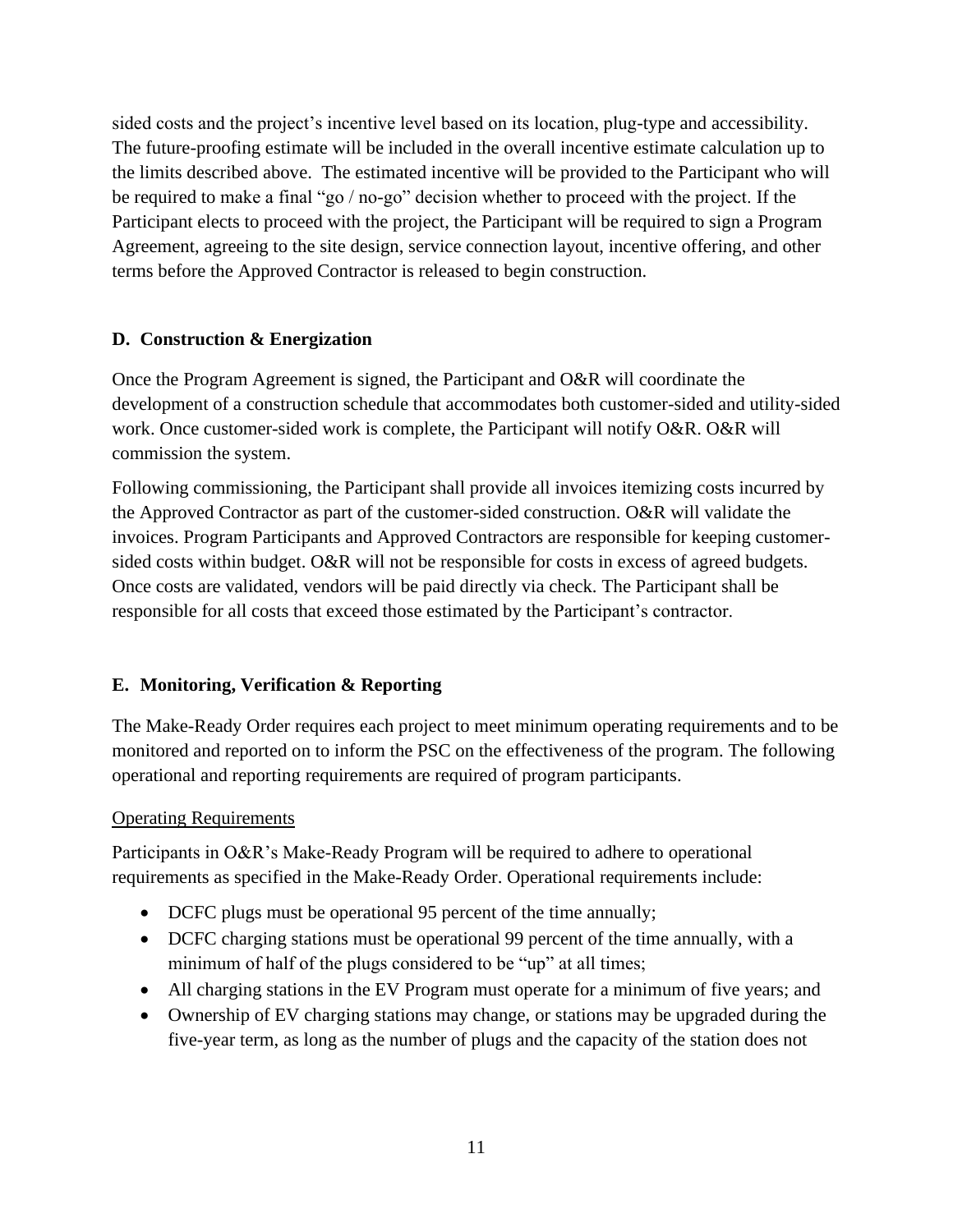decrease, and the site continues to meet all performance and reporting obligations of the Program.

## Reporting Requirements

Participants agree to provide O&R with the necessary data regarding the installation and use of the EV charging equipment to facilitate necessary tracking of the Program's overall operation and effectiveness via a third-party consultant on a quarterly basis. This data includes:

- Plug and charging session data including:
	- o The number of sessions daily;
	- o Start and stop times of each charge;
	- o The amount of time each vehicle is plugged in per session;
	- o Peak kW per charging session;
	- o kWh per charging session; and
	- o Plug outage information. Plug outage information is to include the number and duration of outages and is to be differentiated by expected outages (for maintenance) and unexpected outages.
- Financial information including:
	- o Infrastructure and equipment costs;
	- o Fee structure (structure of fee to the end-use customer, i.e., cost per minute, cost per kWh, cost per session and whether the station owner is providing charging for free);
	- o Charging revenues derived; and
	- o Operating costs, which should include energy-related costs and non-energyrelated costs separately identified.

Participants must also consent to allow O&R to share the following information with DPS Staff:

- Utility system and billing information for each EV charging station, including:
	- o 15-minute interval data;
	- o Load profiles for the EV charging stations for the top ten demand days of each year; and
	- o Utility bills differentiated by delivery service-related costs and energy-related costs.

As stated in the Participant Guide, participants that fail to provide the required data will not be eligible for new Make-Ready Program incentives and will either be required to repay Make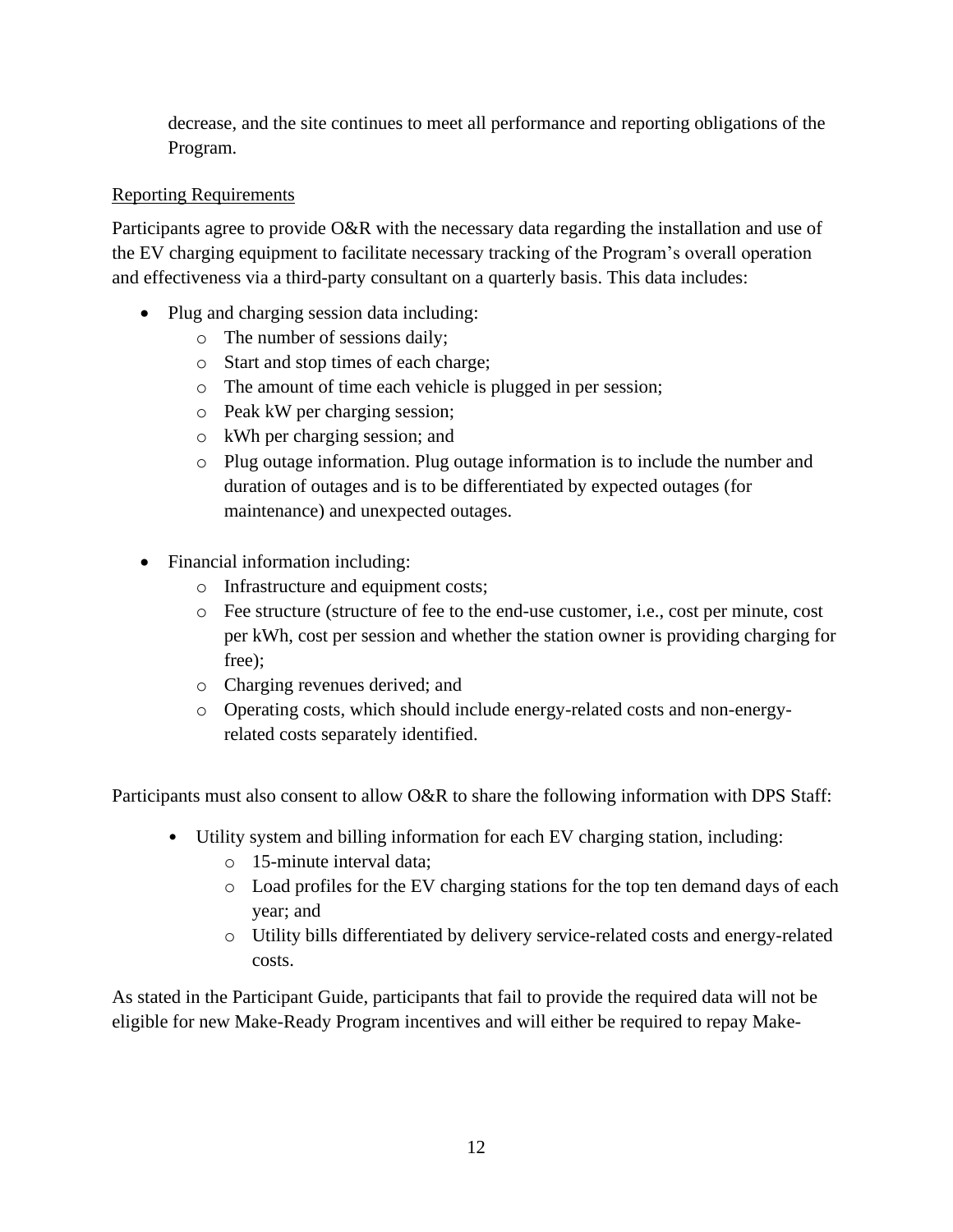Ready payments received or be subject to revocation of service so that the station can be operated by an alternate market participant.<sup>9</sup>

# <span id="page-13-0"></span>**IV. Outreach and Education**

O&R will expand its outreach and education efforts to move beyond driving customer adoption of EVs to informing potential site hosts, developers, dealers and other potential stakeholders on the opportunity offered by the Make-Ready Program. To maximize participation in the program, the Company's outreach and education plan will focus on identifying potential participants and priority sites for EVSE development. Efforts will then be concentrated on developing and delivering outreach and education using methods and tactics targeted to those opportunities.

# <span id="page-13-1"></span>**A. Target Participants**

A primary component of the Company's outreach and education plan will be to identify key stakeholders and participants for targeted outreach. Some types of participants the Company anticipates targeting may include:

- EVSE Developers O&R will establish and expand relationships with EVSE developers in its service territory in order to collaborate on identifying key areas and plans for development, understanding site development needs and to inform developers of program requirements.
- EV Dealers O&R will expand its ongoing dealership outreach efforts to include the Make-Ready Program in its dealer outreach efforts. Beyond participating in the program themselves, EV dealers are a key piece of the Company's outreach efforts as a source of knowledge for potential EV customers.
- Fleet Customers  $-0&R$  will identify and conduct outreach to customers in its service territory that maintain light-duty vehicle fleets to make them aware of the opportunity to participate in the Make-Ready Program. In addition, for fleet owners and operators for all vehicle classes (light, medium- and heavy-duty), O&R will educate them on the Company's Fleet Assessment Service.
- Commercial Customers Commercial customers represent an opportunity as likely site hosts for EVSE developers and as stakeholders in the development of EV chargers which may attract business. O&R will work with its commercial customers to educate them on

<sup>9</sup> Make Ready Program Order, p. 107.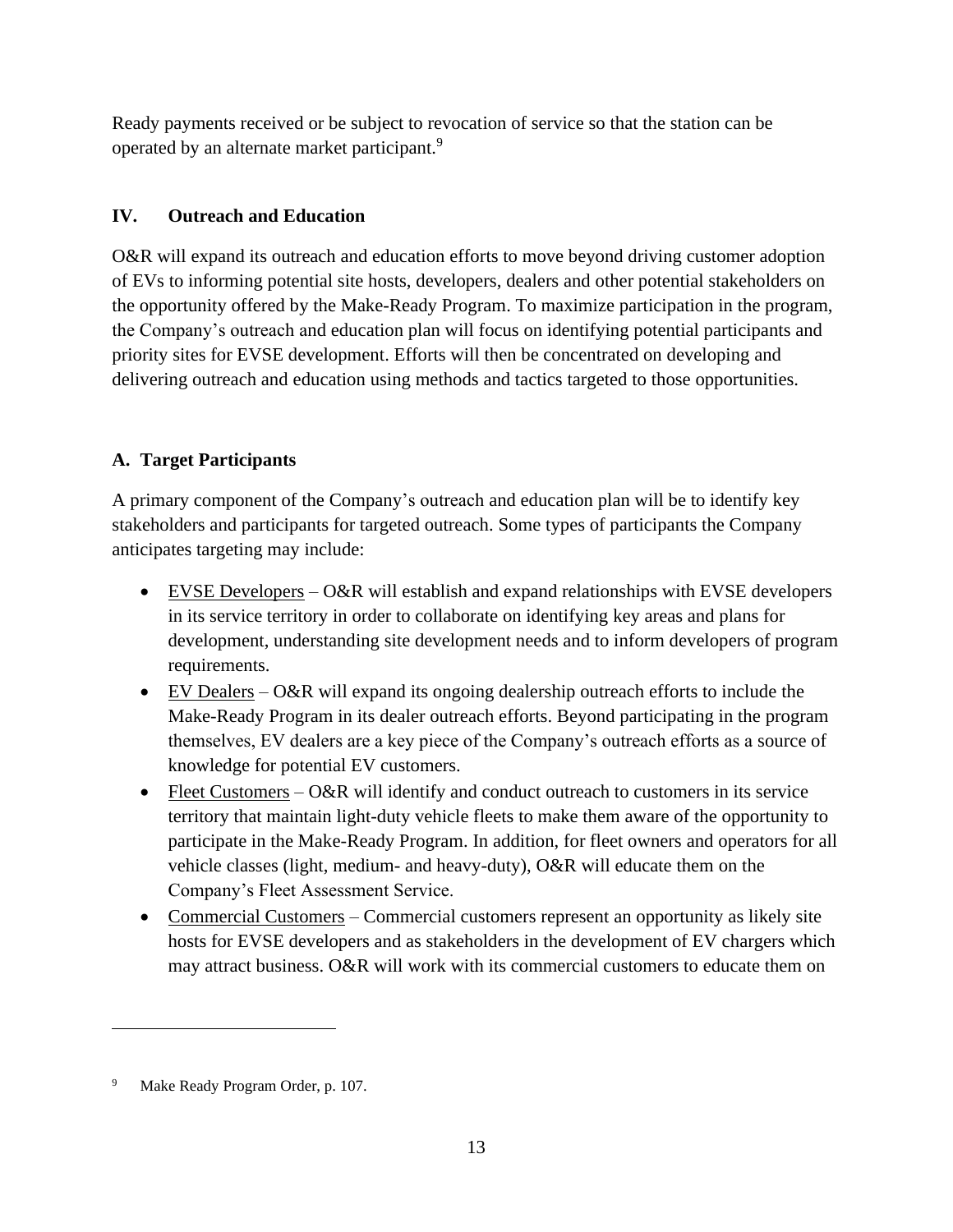the benefits of hosting EV chargers and the opportunity to take advantage of the Make-Ready Program.

• Real Estate Developers – Real estate development firms in the Company's service territory serve as a large opportunity to develop EV charging infrastructure as part of their development plans. The Company will conduct outreach to developers in order to make them aware of the opportunity to take advantage of the program incentive to install EVSE as part of their projects.

## <span id="page-14-0"></span>**B. Prioritization**

The Company's outreach and education efforts will be focused to promote the development of charging infrastructure where it is most cost-effective and provides the most benefit to O&R's customers. O&R will execute targeted outreach efforts by leveraging the suitability criteria developed in the Order as follows:

- <span id="page-14-1"></span>**i. Load Serving Capacity:** One of the strongest predictors of low-cost EV charging infrastructure is the capacity of the electric distribution system to accommodate the additional charging load without significant upgrades. To make this information available to developers, the Company will develop a Load Serving Capacity map to provide developers with a signal as to areas of the system which have the most available load serving capacity and will result in lower cost to develop. To meet the timing requirements of the Order, O&R will approach the Load Serving Capacity mapping in two phases: Phase 1, projected to be completed by December 31, 2020, will consist of basic calculations to provide simple load serving capacity at the feeder level. Phase 2 will automate load calculations leveraging the Company's DRIVE tool. By leveraging the load serving capacity maps, developers will be able to more easily identify areas of lower-cost infrastructure development.
- <span id="page-14-2"></span>**ii. EV Charging Infrastructure Forecast:** The purpose of the Charging Infrastructure Forecast will be to assist in identifying areas in the Company's service territory where the need for EV charging infrastructure is anticipated. The forecast will be developed internally and will consider inputs such as customer type and existing and anticipated EV ownership to identify areas of potential EV-driven load growth. The forecast will be used to inform the Company's Capital Planning process and to target and prioritize outreach and education efforts to developers and site hosts, with a focus on smaller businesses which may otherwise be unfamiliar with the details of the Make-Ready Program. The Forecast will inform O&R's outreach and education activities to increase EV and EV infrastructure awareness, and ultimately drive EV adoption through the availability of public charging infrastructure development.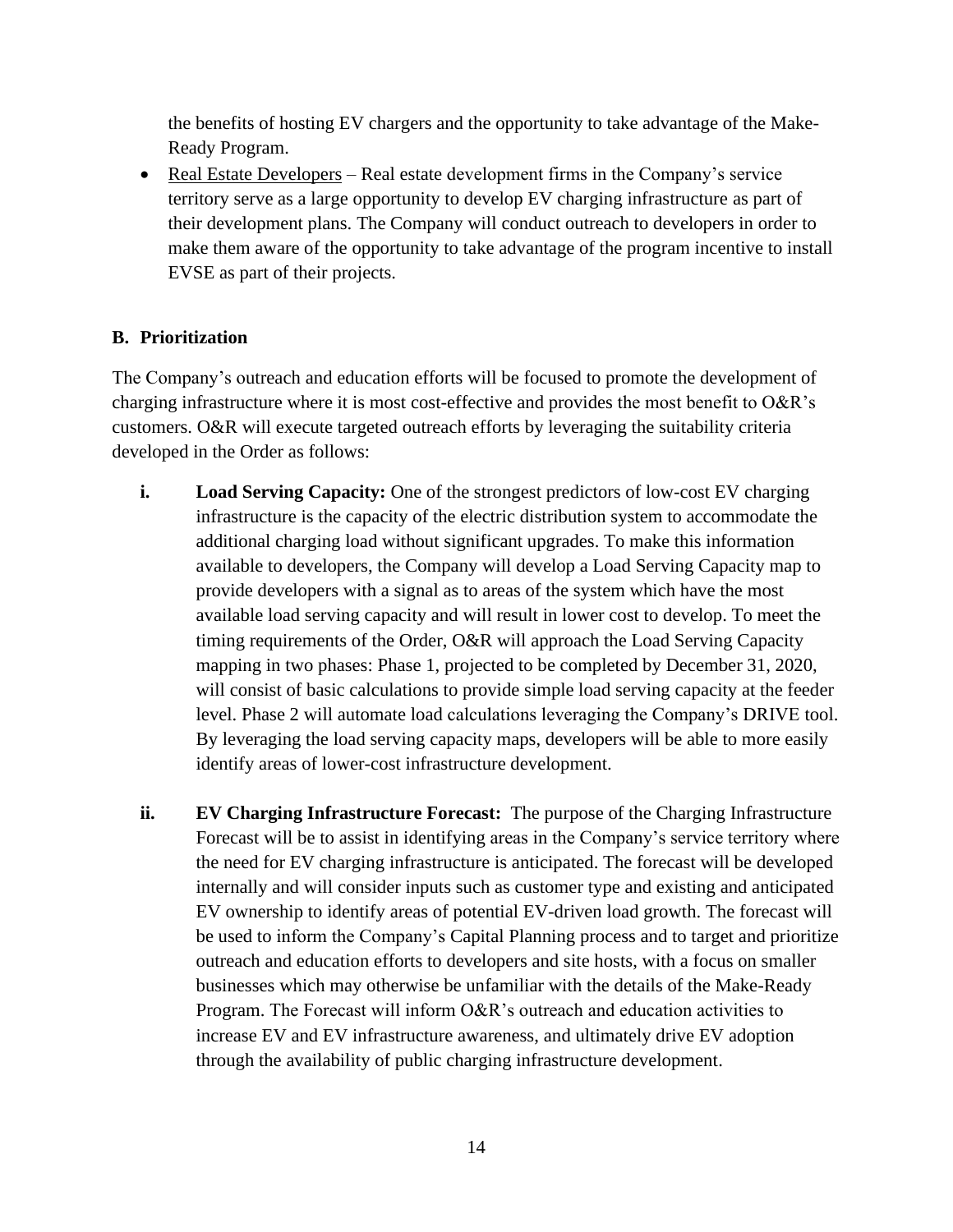<span id="page-15-0"></span>**iii. Strategic Locations:** Strategic Locations are those that account for sites that may contain societal benefits and may not otherwise be identified by analysis of load serving capacity or charging infrastructure forecasts. Strategic locations may include environmental justice ("EJ"), LMI, or disadvantaged communities or areas with unique "public health benefits or network attributes that expand access to rural and hard-to-reach communities."<sup>10</sup> Once identified, O&R anticipates adding strategic location information to the Company's hosting capacity maps. Prior to submitting a program application, Participants will be able to reference the maps to determine whether the site in question falls into strategic location and may be eligible for a higher incentive.

O&R will continue to coordinate with the JU, DPS Staff and other stakeholders to define EJ, LMI and DAC for inclusion as strategic locations. O&R will then apply that criteria to the Company's territory to identify eligible locations and will leverage the existing hosting capacity maps to advise potential program Participants with information on where these areas exist.

#### <span id="page-15-1"></span>**C. Marketing and Communications Tools and Mechanisms**

Based on the potential participant type, the Company will develop targeted marketing materials and tools to inform and engage stakeholders. In addition to the Company's Make-Ready Program website, the Company will promote the use of its load serving capacity maps and other online tools such as its EV Advisor to educate potential customers and program participants about the benefits of hosting EV charging stations and areas with lower cost of development. The Company will develop marketing and communications materials for use across multiple communications channels tailored to each type of target participant or potential customer.

#### <span id="page-15-2"></span>**V. Fleet Assessment Service**

As part of the Make-Ready Program, O&R will offer a Fleet Assessment Service to light, medium- and heavy-duty vehicle fleets in its service territory to assist them in their transition to EVs. Initially the service will concentrate on providing site feasibility and rate analyses to assist

<sup>10</sup> Make-Ready Order, p.114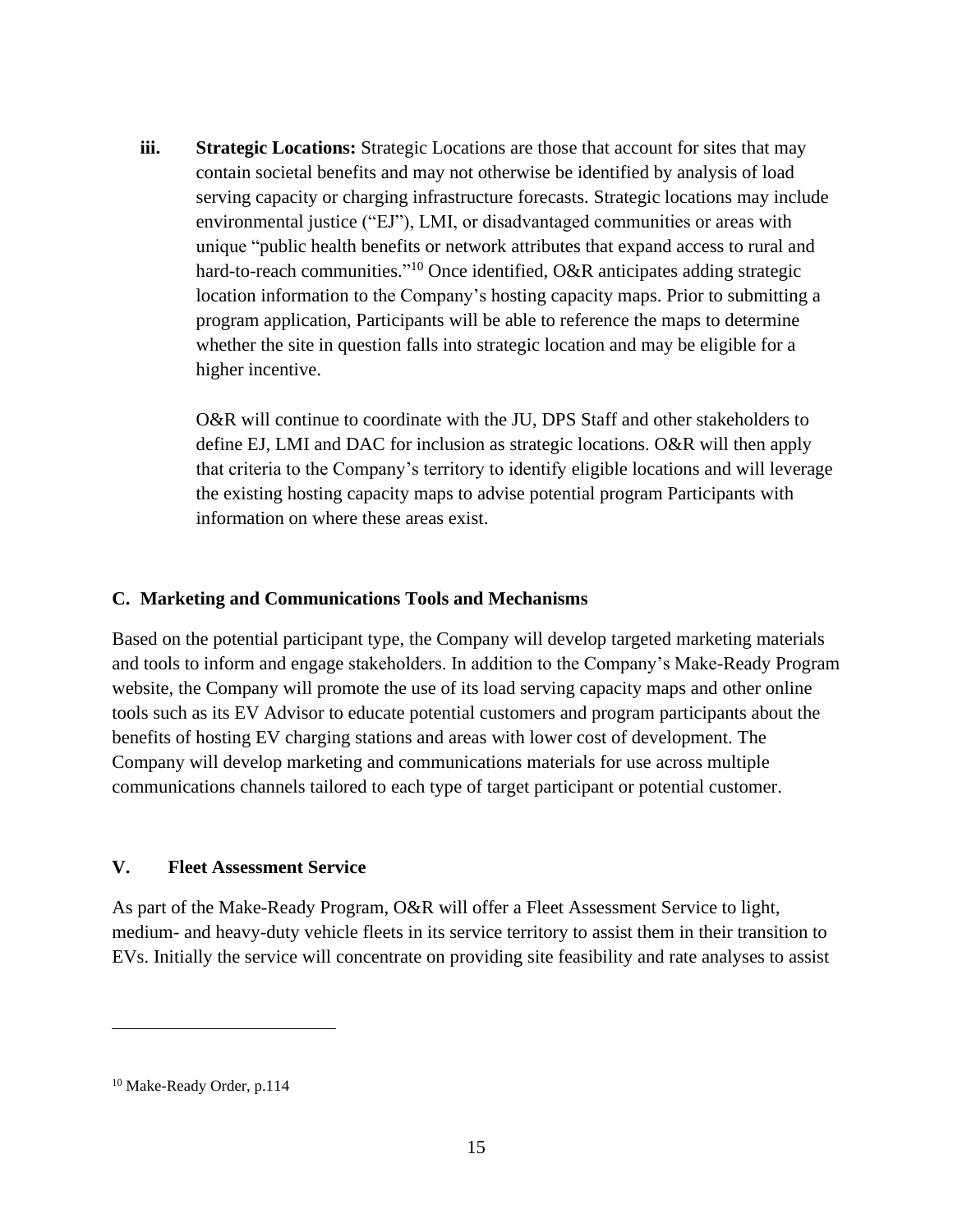fleets in understanding the transition and operating costs of switching to electric vehicles. A description of these services is below.

## Site Assessment

The site feasibility analysis will be based on the maximum power draw of an electrified fleet to determine if the local distribution system can accommodate that increased load. The site feasibility analysis will include all planned utility work on the distribution system both nearby and on the infrastructure serving the existing depot, to find cost-saving synergies that may exist. If the site feasibility analysis is positive, the utility will offer the customer a rate analysis, working to understand the maximum costs fleet electrification may incur and how to implement best practices and managed charging to mitigate these costs.

# Rate Analysis

The rate analysis will be tailored to each depot location, and the fleet manager would understand all rate options available, as well as a reasonably certain range of costs they may expect based on their charging behavior.

As the Company begins to provide fleet assessment services, it is anticipated that significant learnings will be gained from working with customers to understand fleet electrification needs and that services may be identified that utilities could provide to fleet customers. As part of its Fleet Assessment Service, O&R will conduct customer satisfaction survey to gather input from participating fleets. The survey will ask questions such as whether the participants found the analysis useful, how likely they are to electrify their fleets in the near- and long-term, what the biggest barriers to fleet electrification are, and what additional services may be provided by the Company to support fleet electrification, among others. The results of the survey will be used to inform the development of future Fleet Assessment Services.

# <span id="page-16-0"></span>**VI. Implementation Timeline**

Figure 2, illustrates the Company's anticipated high-level implementation timelines for the Make-Ready Program. The Company's primary focus in implementing the program will be the development of the processes and tools needed to begin accepting and vetting program applications to facilitate participants wishing to participate in the program as soon as possible. Subsequent Company efforts will focus on streamlining and automating Company processes to continue to improve the customer experience and further expedite the administration of program incentives.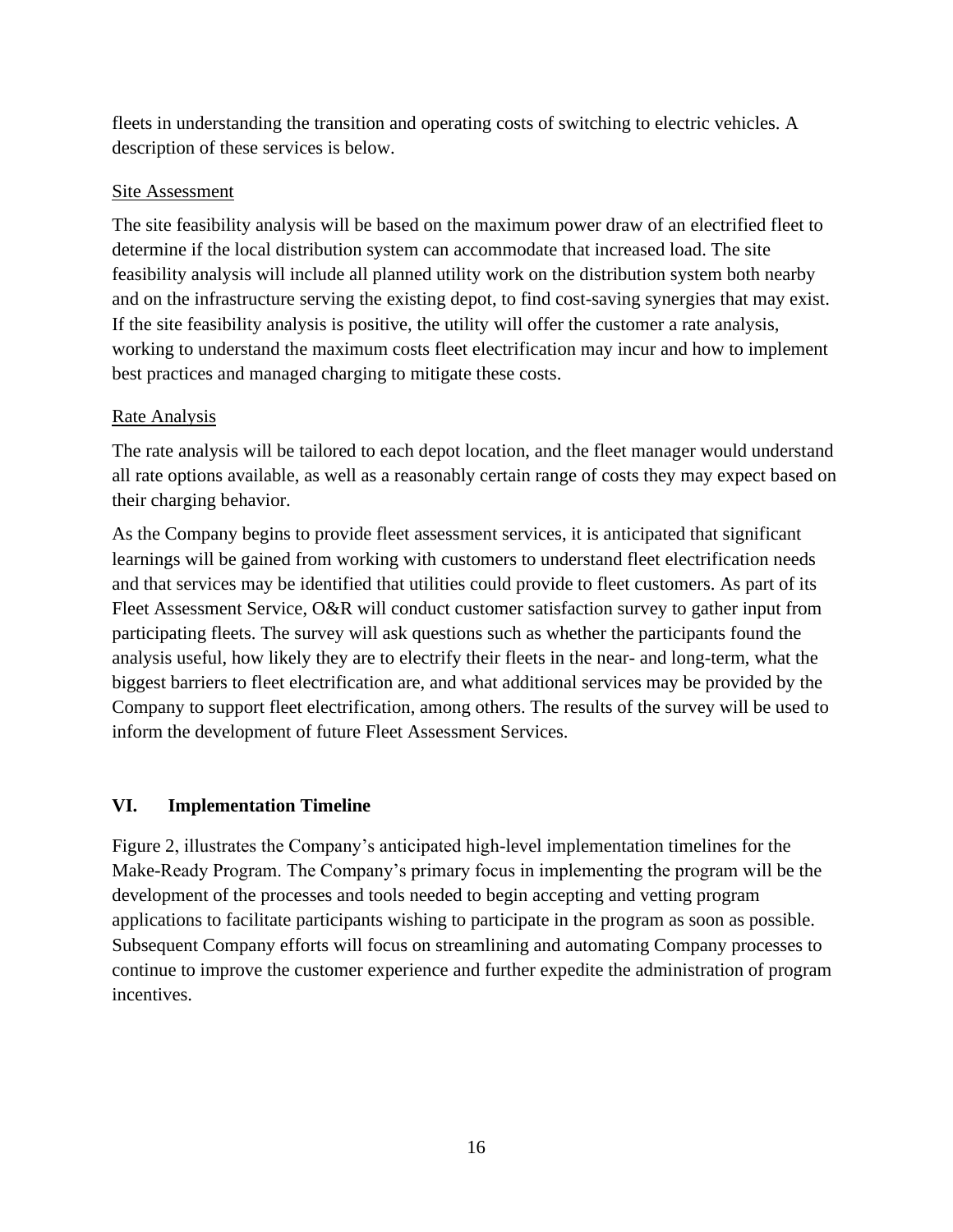

| <b>Item</b>                                  | 2020<br>(remaining) | 2021 | 2022 | 2023 | 2024 | 2025 |
|----------------------------------------------|---------------------|------|------|------|------|------|
| <b>Establish Make-Ready Program</b>          |                     |      |      |      |      |      |
| Establish contractor approval process        |                     |      |      |      |      |      |
| Develop online application portal Phase I    |                     |      |      |      |      |      |
| Develop and implement internal processes     |                     |      |      |      |      |      |
| Develop EV forecast/suitability criteria     |                     |      |      |      |      |      |
| Develop load-serving capacity maps           |                     |      |      |      |      |      |
| Develop online application portal Phase II   |                     |      |      |      |      |      |
| Develop fleet assessment service offering    |                     |      |      |      |      |      |
| <b>Implement Make-Ready Program</b>          |                     |      |      |      |      |      |
| Accept and process MRP applications          |                     |      |      |      |      |      |
| Conduct marketing, outreach & education      |                     |      |      |      |      |      |
| Perform monitoring, verification & reporting |                     |      |      |      |      |      |
| Perform Fleet Assessment Service             |                     |      |      |      |      |      |
| <b>Additional program activities</b>         |                     |      |      |      |      |      |
| Develop MD/HD Pilot Implementation Plan      |                     |      |      |      |      |      |
| Develop Managed Charging Proposal            |                     |      |      |      |      |      |
| Participate in Staff-led working groups      |                     |      |      |      |      |      |

#### <span id="page-17-0"></span>**VII. Program Costs, Third-Party Support and Administrative Needs**

O&R's overall Make-Ready budget is established at \$23.7 million set by the Make-Ready Order, including incentive and implementation costs. Table 2 outlines the Company's budget allocation for the duration of the Make-Ready Program.

**Table 2.** O&R Make-Ready Program Budget (\$000's)

| <b>Item</b>                                | <b>Total</b> |
|--------------------------------------------|--------------|
| Incentive Budget                           | \$19,262     |
| Level 2 Budget                             | \$15,676     |
| <b>DCFC</b> Budget                         | \$3,586      |
| Futureproofing                             | \$1,541      |
| <b>Implementation and Fleet Assessment</b> | \$2,890      |
| <b>T</b> otal                              | \$23,692     |